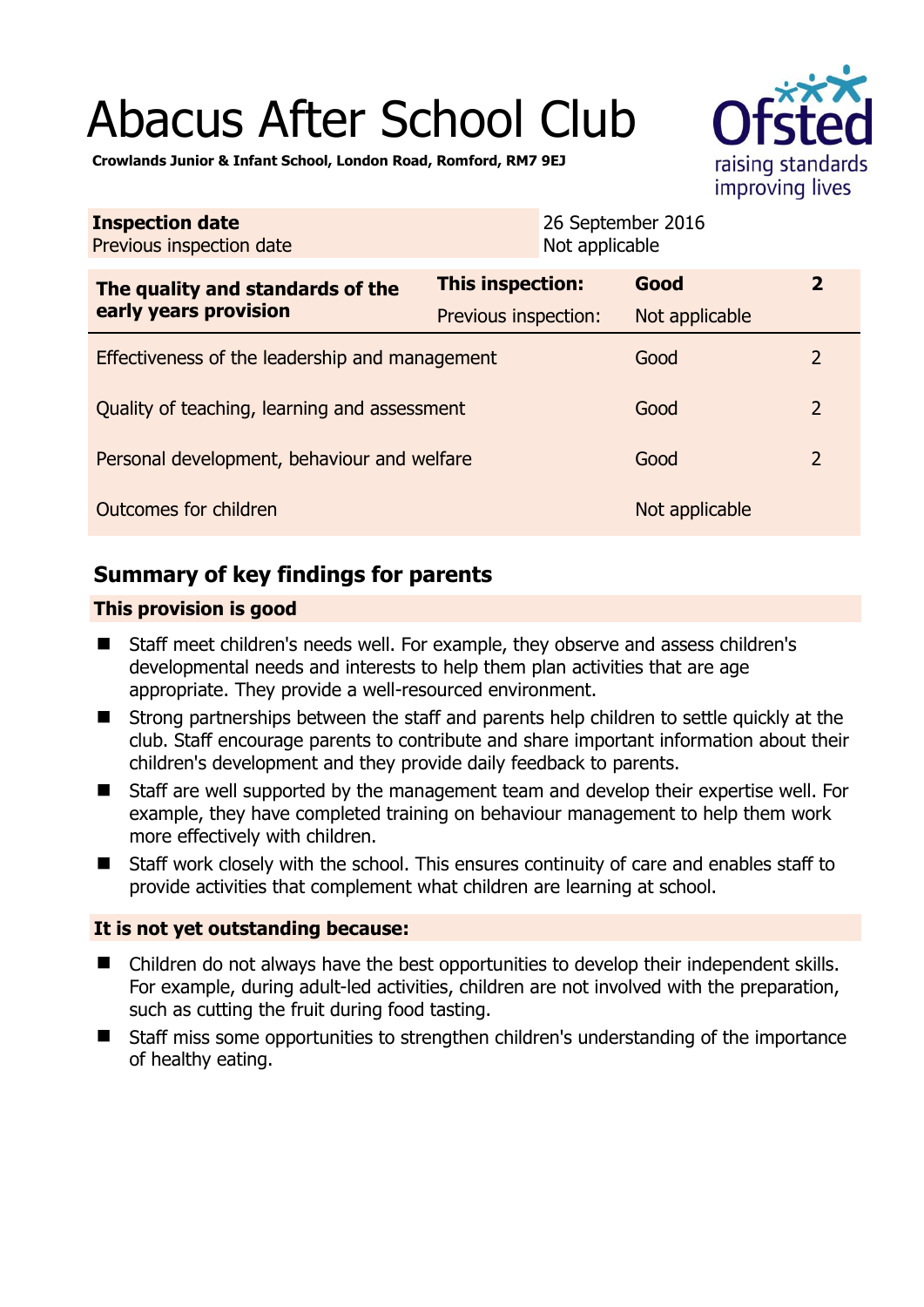## **What the setting needs to do to improve further**

#### **To further improve the quality of the early years provision the provider should:**

- help children to further develop their independent skills
- use all opportunities to increase children's awareness of healthy lifestyles.

#### **Inspection activities**

- The inspector talked with parents, the provider, staff and children at appropriate times during the inspection.
- The inspector observed the staff's interactions during activities indoors and outdoors and looked at a range of resources and equipment.
- The inspector sampled a range of documentation including children's details, insurance and other relevant documentation.
- The inspector undertook a joint observation with the provider.
- The inspector had discussions with the provider about policies and procedures. The inspector also discussed how staff work with parents and other providers.

#### **Inspector**  Caroline Preston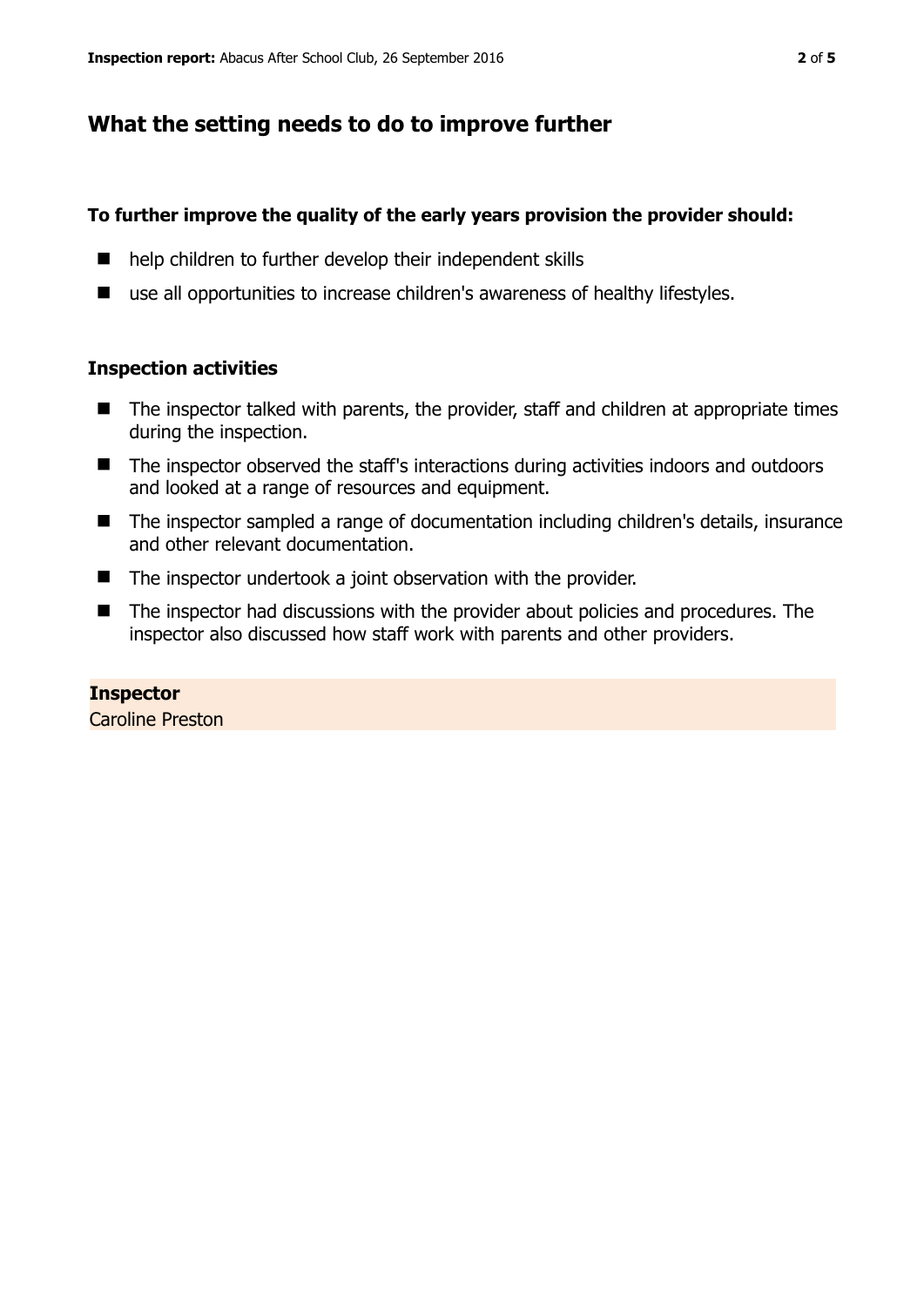## **Inspection findings**

#### **Effectiveness of the leadership and management is good**

Safeguarding is effective. Staff are trained and know how to identify any concerns about a child's welfare and how to report these immediately to help protect children. All adults working with children have their suitability continually checked. Staff complete detailed safety risk assessments of the premises, helping to remove potential hazards The provider reviews staff practice to help identify any areas for improvement. For example, staff have improved the organisation of the snack time routine. Children now have more time to sit together and talk about their day at school for as long as they want to. Staff use this opportunity to fully engage in conversation with children.

### **Quality of teaching, learning and assessment is good**

Staff provide a good range of play opportunities to interest and motivate children. They successfully help children to extend their physical skills. For example, they play football, ride wheeled toys and run and explore outside. Children make new friendships and they build on their already good social skills. For example, they excitedly play with board games in small groups, sharing and taking turns. Staff encourage children to concentrate and think effectively. For example, they support and encourage children to complete their homework. Staff engage children in a variety of discussions. For example, they encourage them to taste exotic fruits and talk about the taste of the fruits.

#### **Personal development, behaviour and welfare are good**

Staff are good role models from whom children learn how to behave well. For example, staff are kind and considerate and work well as a team. They talk to children about the club's behaviour boundaries and children are well behaved. Children learn about safety. For example, when staff collect children from their classrooms the children learn to stay with them and not run off. They walk together with staff in a calm, safe manner. Children learn to respect others and they learn about festivals, including their own. For example, they celebrate Eid, Diwali and Christmas. Children confidently attend to their personal needs and they help staff to tidy away.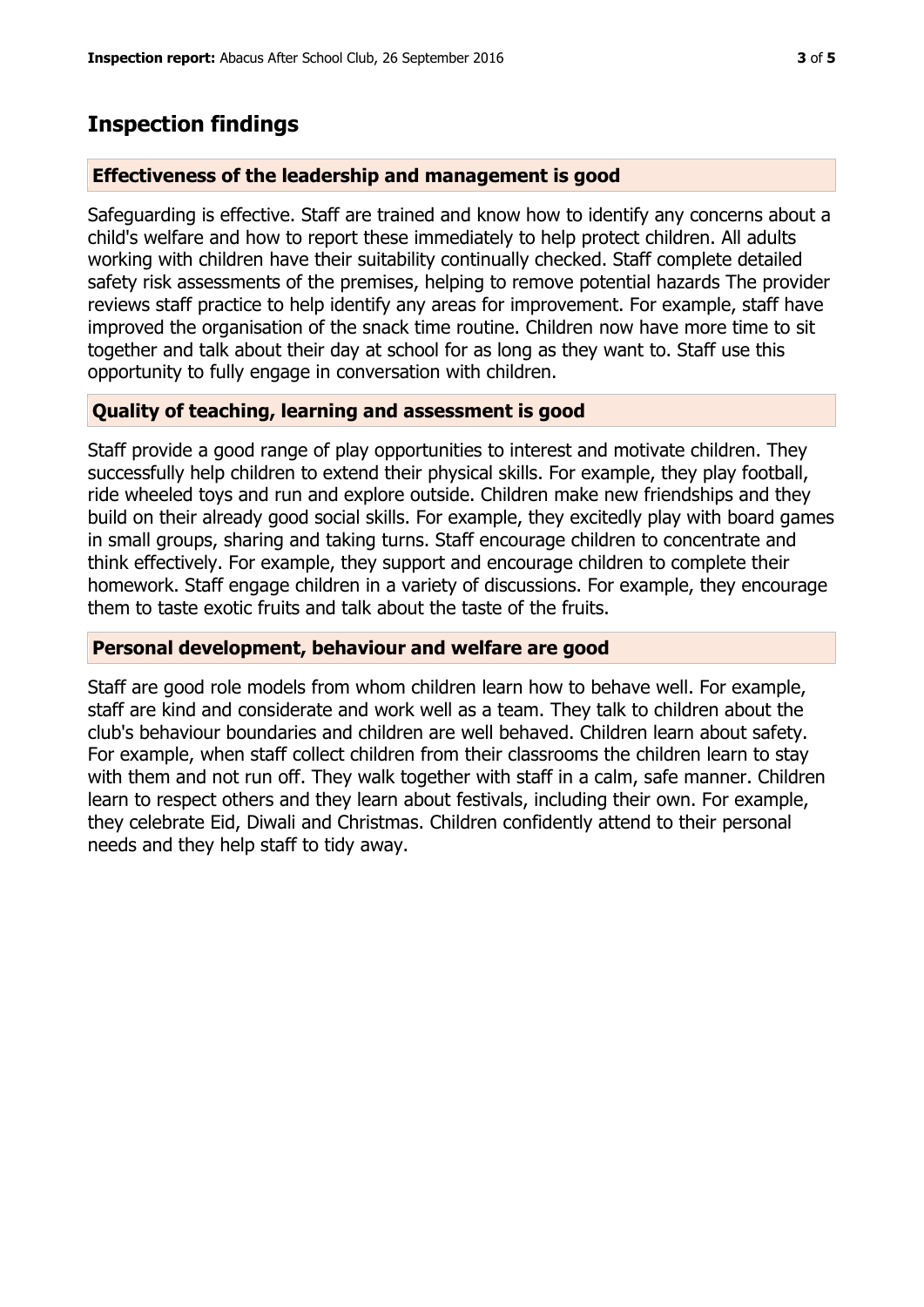# **Setting details**

| Unique reference number                             | EY481224                                                                             |  |
|-----------------------------------------------------|--------------------------------------------------------------------------------------|--|
| <b>Local authority</b>                              | Havering                                                                             |  |
| <b>Inspection number</b>                            | 993710                                                                               |  |
| <b>Type of provision</b>                            | Out of school provision                                                              |  |
| Day care type                                       | Childcare - Non-Domestic                                                             |  |
| <b>Registers</b>                                    | Early Years Register, Compulsory Childcare<br>Register, Voluntary Childcare Register |  |
| <b>Age range of children</b>                        | $4 - 8$                                                                              |  |
| <b>Total number of places</b>                       | 20                                                                                   |  |
| Number of children on roll                          | 5                                                                                    |  |
| <b>Name of registered person</b>                    | Sharon Williams and Kayley Harrington<br>Partnership                                 |  |
| <b>Registered person unique</b><br>reference number | RP910323                                                                             |  |
| Date of previous inspection                         | Not applicable                                                                       |  |
| <b>Telephone number</b>                             | 07903708764                                                                          |  |

Abacus After School Club registered in 2014. The setting is situated in Romford in the London Borough of Havering. The setting provides a breakfast club and after-school care, term time only. Opening hours are Monday to Friday from 7.45am to 8.45am and 3.15pm to 6pm. The setting employs three members of staff, including the manager. Of these, two members of staff hold appropriate early years qualifications.

This inspection was carried out by Ofsted under sections 49 and 50 of the Childcare Act 2006 on the quality and standards of provision that is registered on the Early Years Register. The registered person must ensure that this provision complies with the statutory framework for children's learning, development and care, known as the early years foundation stage.

Any complaints about the inspection or the report should be made following the procedures set out in the guidance 'Complaints procedure: raising concerns and making complaints about Ofsted', which is available from Ofsted's website: www.gov.uk/government/organisations/ofsted. If you would like Ofsted to send you a copy of the guidance, please telephone 0300 123 4234, or email enquiries@ofsted.gov.uk.